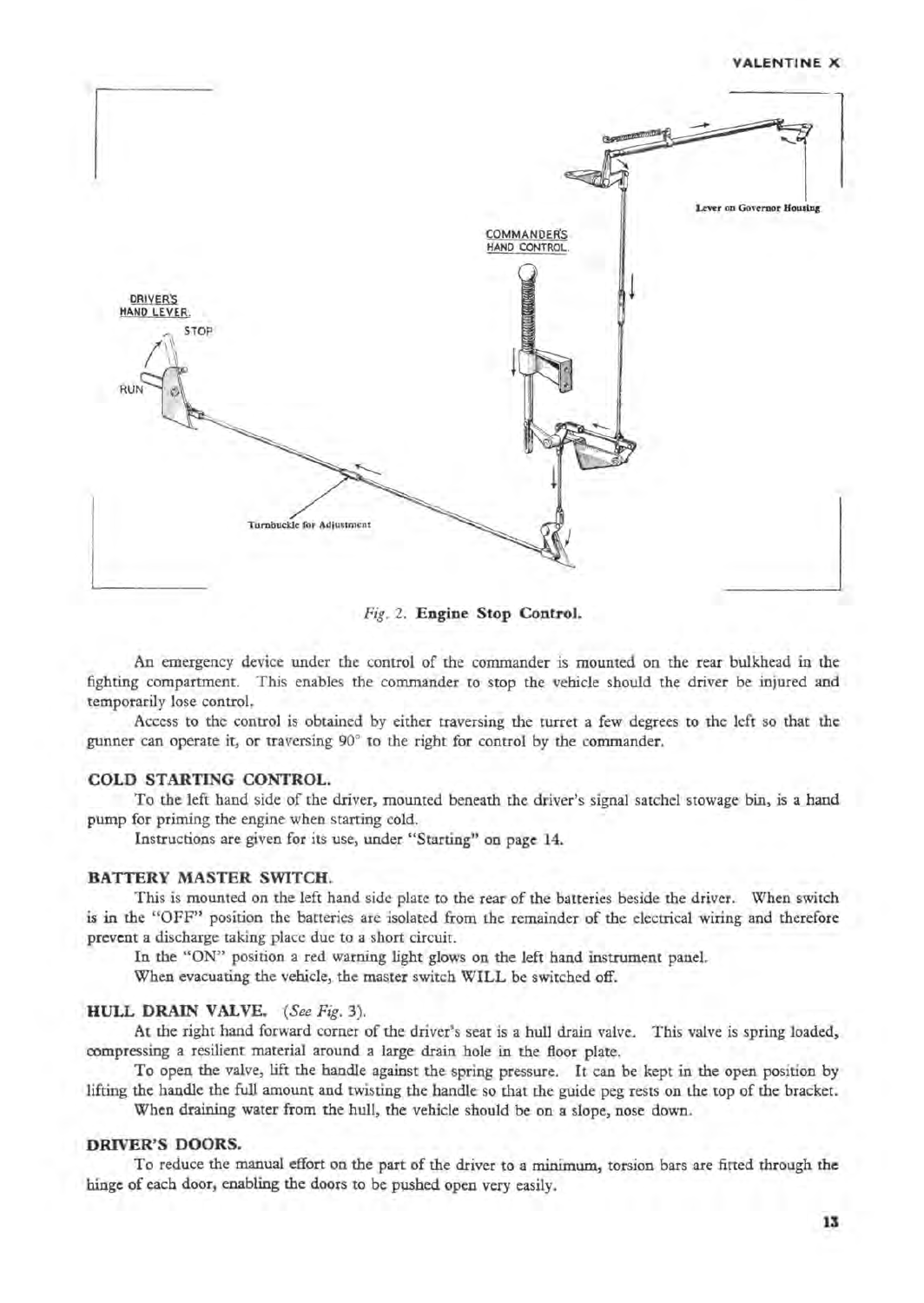Close the drain cock, free the engine bearings by hand (using the hand-barring tool described on page 14), then start the engine as shown in "Driver's Instructions." Immediately fill the cooling system with water, keeping the flow as continuous as possible.

Warm up the engine by running quickly, but don't race it.

# (3) RUNNING THE ENGINE PERIODICALLY.

If it is impossible to secure anti-freeze, and the vehicle must be ready for immediate use, freezing of the coolant can be prevented by periodical running of the engine. To do this, run the engine at a fast speed but don't race it, for periods of five minutes at intervals dependent upon the severity of the cold.

This also applies to vehicles which are halted temporarily.

Keeping the tarpaulin sheets over the louvres whilst the engine is running will assist in bringing the water temperature up quickly.

Under conditions of severe cold, be sure to change the lubricants as instructed on the Lubrication Chart.

# **FIRE PRECAUTIONS.**

The danger of fire occurring on this vehicle is very remote, but as the possibility cannot be entirely disregarded, fire fighting equipment is installed. This is in the form of hand operated fire extinguishers which can be taken and operated directly on the seat of the fire. Latest vehicles are fitted with one tetrachloride and two methyl bromide extinguishers, the latter being mounted on each trackguard at the rear of the vehicle.

All personnel must be conversant with the stowage positions  $(Fig, 5)$  and with the use of the fire fighting equipment, each should have set duties, and all orders will be known and understood.



Fig. 5. Position of Fire Fighting Equipment.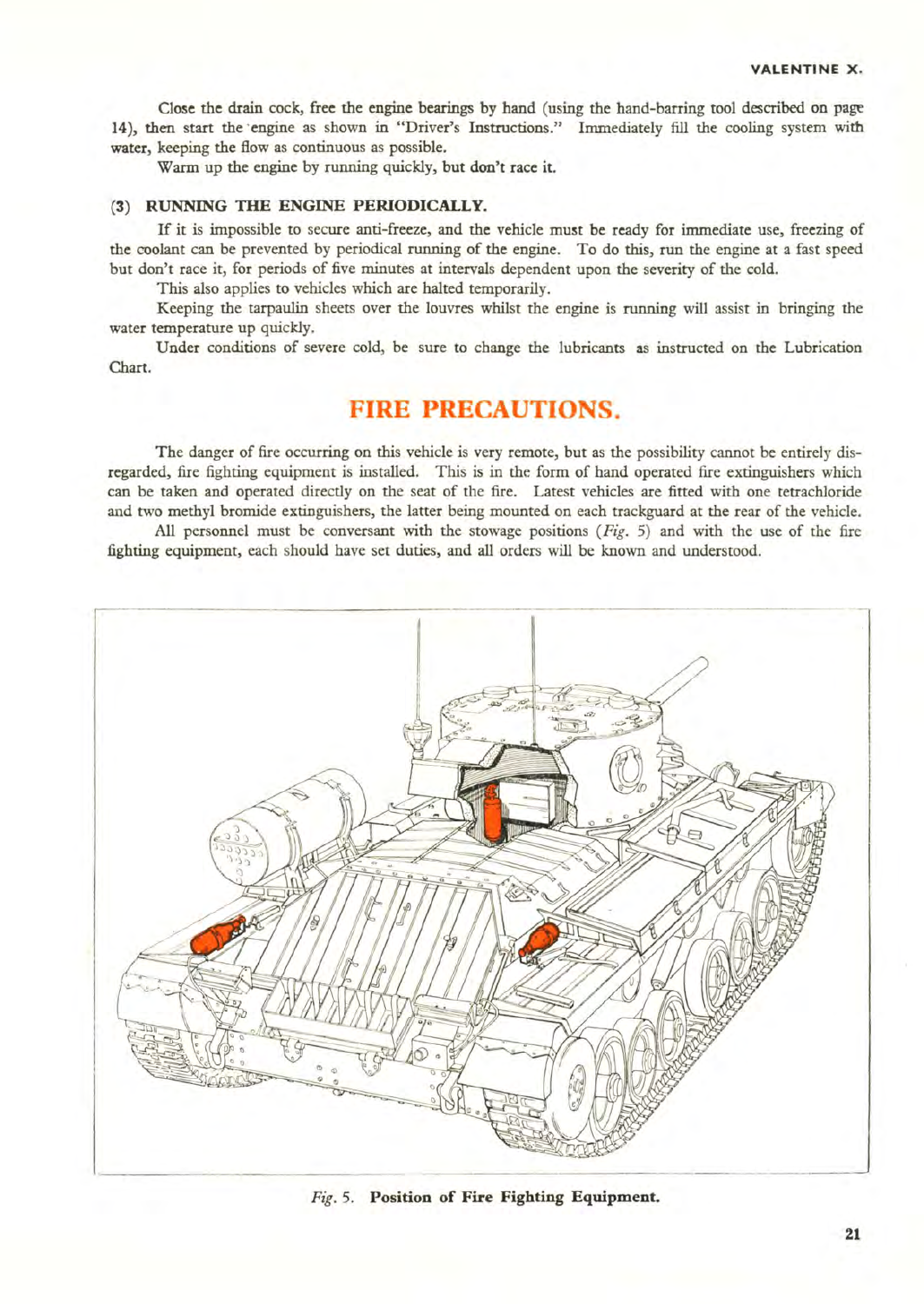

Fig. 26. Removing Track Pin.

# TO SLACKEN TRACK.

Unscrew the pawl locking bolt which protrudes through the track guard.

Insert the track adjusting tool in one of the cast recesses in the track adjuster bracket, lever up and TIGHTEN track and whilst holding it in this position another member of the crew must lift-not hammerthe pawl out of engagement of the rack. The track adjusting tool can then be lowered and the track slackened.

# BREAK TRACK.

Apply vehicle brakes and slacken off track adjuster.

Select a pin half way round the SPROCKET and drive it out as far as possible by using the special track pin punch and the 5-1b. hammer to break the riveting, as shown in Fig. 25. Place the tool in the centre of the riveted end and strike the end of the tool sharply with the hammer. Care must be taken to keep the tool in the centre of the pin, otherwise the pin will be riveted up instead of knocked out.

Having broken the riveting, drive the pin out the remainder of the way with the drift supplied in the tool kit, Fig. 26.

#### REMOVE ONE TRACK.

Having completed the above operation the track can be removed by pulling the track out to the front over the idler wheel. Assistance must be given between the top rollers to prevent the track dropping down and wedging between the main suspension brackets.

If it is necessary to remove the track from beneath the vehicle this can be done under engine power by laying the track out straight in front of the vehicle, engaging first gear and steering clutch with the minimum of engine revs. Planks or similar equipment will be necessary to prevent the wheels sinking if the ground is at all soft.

# NOTE.-DO NOT ENGAGE THE STEERING CLUTCH ON THE SIDE WITH THE TRACK BROKEN. THE BRAKE SHOULD BE LEFT APPLIED TO PREVENT ROTATION OF THE SPROCKET.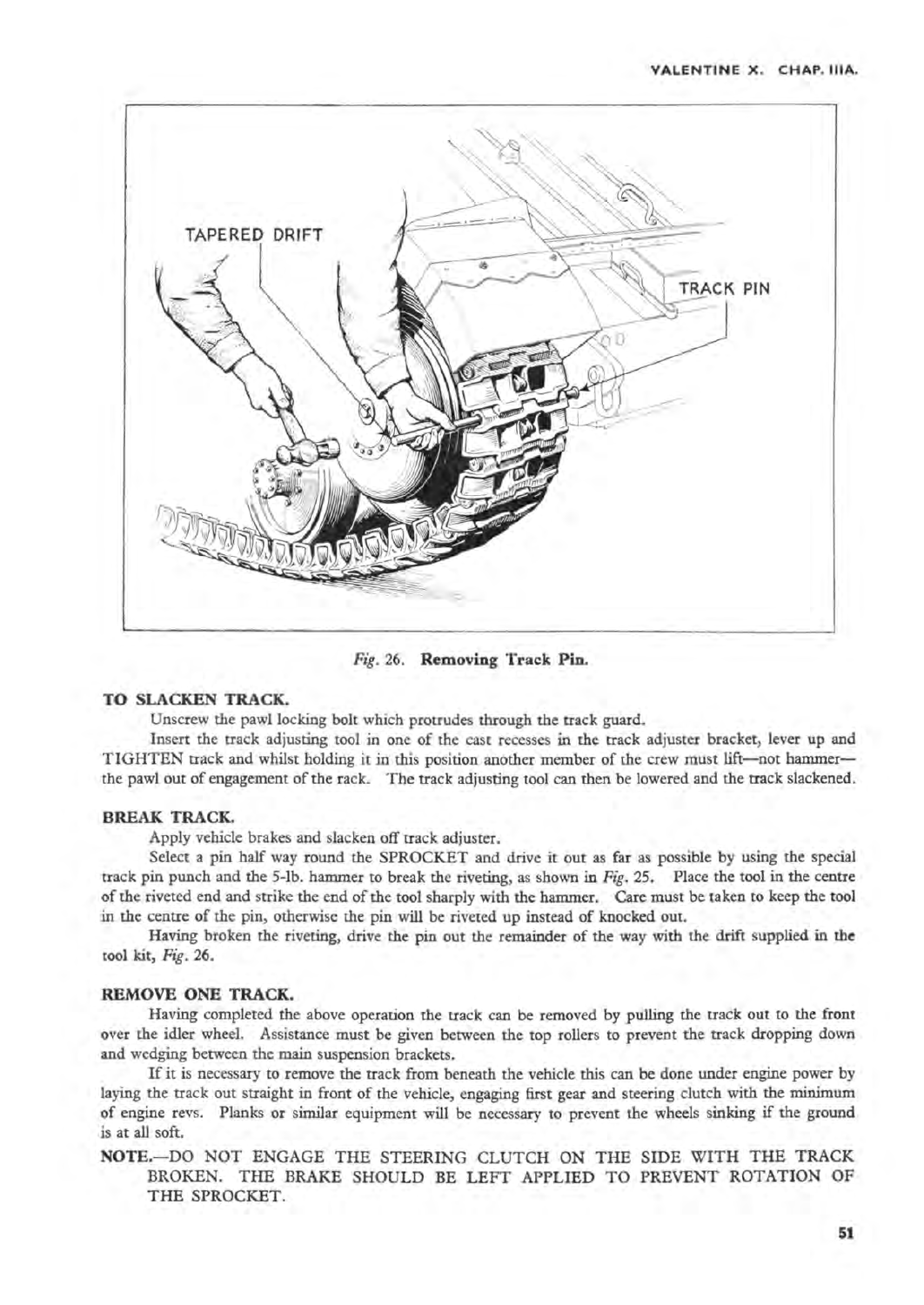# DRIVING MOTOR.

The driving motor provides the mechanical power for traversing the turret. The unit is supplied with electrical energy from the battery and from the generator, and its speed of rotation and the direction of rotation are governed by the position of the control handle.

The motor is of a simple four pole construction. The armature and commutator assembly is of robust design, and its spindle is carried on two ball races, one fitted in the driving end bracket, and the other in the commutator end bracket. Two brushes are provided which are mounted at 90° to each other. The brushes are carried in rectangular holders or boxes, and are held firmly against the commutator by means of clock type springs.

The motor is secured to the casting of the gearbox by four nuts and bolts. The end of the motor shaft is provided with splines which engage with the inside of a coupling sleeve connected to the gearbox driving shaft.

## TRAVERSE GEARBOX.

The function of the traverse gearbox is to provide the means whereby the power developed by the hand drive or by the motor, is utilized to rotate the turret.

The gearbox incorporates a friction clutch which comes into operation if the mechanism is subjected to an overload, such as may be obtained should the gun strike an obstacle due to its being positioned over the side of the tank while the tank is in motion.



Fig. 81. Sectioned View of Gear Box. Tinted Components show path of Power Drive.